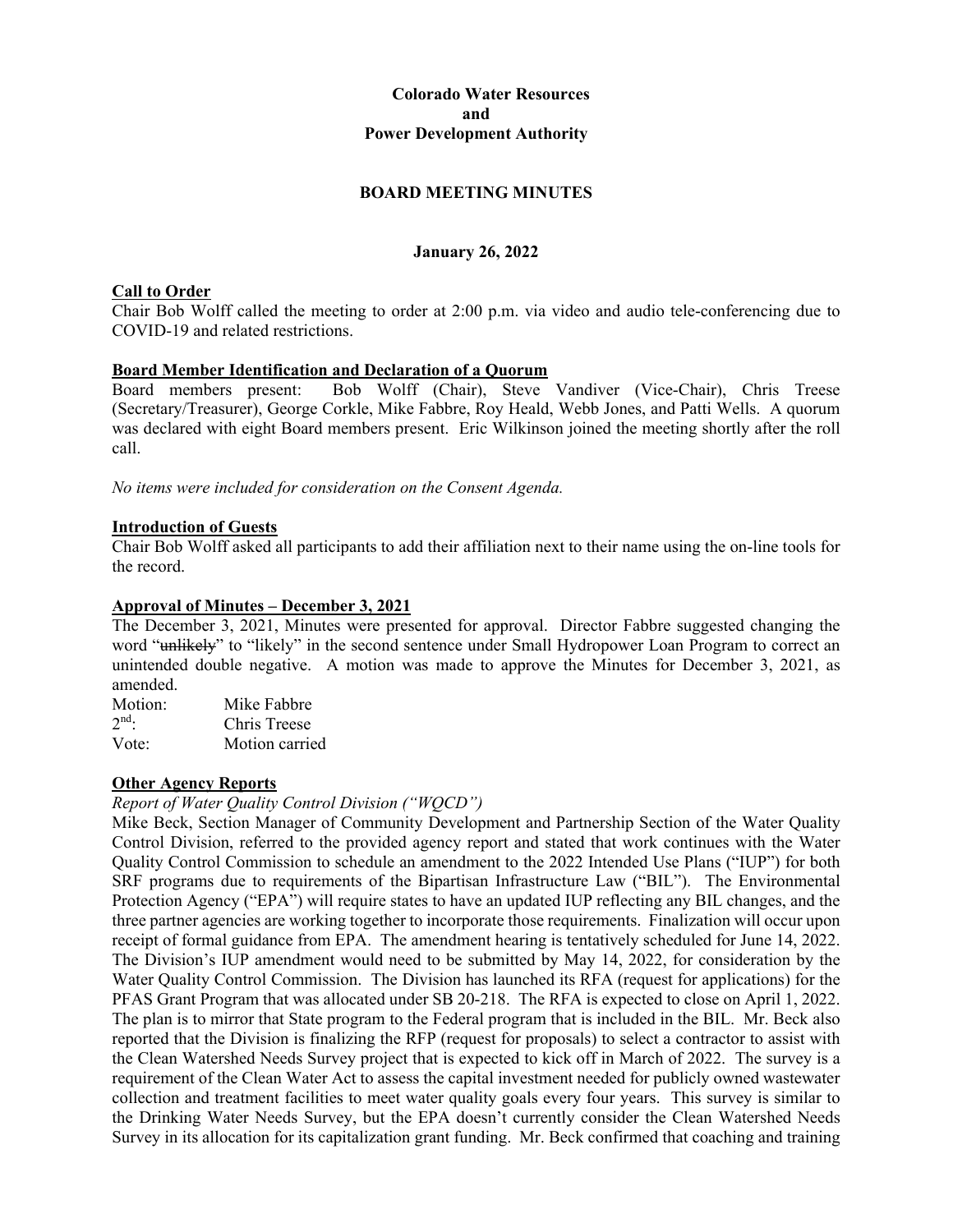activities also remain consistent and one-on-one training events in the field continue. The WPCRF 2022 project budget was briefly reviewed, as provided in the written materials. Finally, Mr. Beck reported that the revised lead and copper rule has been finalized by EPA and the state is now working to implement the new requirements. The implementation will likely involve a stakeholder process and rule-making hearing.

#### *Report of Colorado Water Conservation Board ("CWCB")*

Kirk Russell, Finance Section Chief of the CWCB, referred to his provided written agency report and apologized for the late submission, but wanted to include highlights from the CWCB's Board meeting on January 24<sup>th</sup> and 25<sup>th</sup>. Mr. Russell noted the three loans that were approved at the CWCB's Board meeting: the Town of Dove Creek, Triview Metropolitan District, and the City of Victor. Mr. Russell noted that the CWCB expects to have additional funding requests due to increased material and/or construction costs in the future. The CWCB has approved approximately \$22 million in new loans for the fiscal year and typically averages around 20 to 25 loans for \$40 million to \$50 million annually. Mr. Russell added that the CWCB had a considerable number of prepayments and currently holds approximately \$50 million in unreserved funds available for new loans. The Board also approved approximately \$2.3 million in Watershed Restoration Grants. This is a one-time approval from the annual December 1<sup>st</sup> application deadline. The CWCB Board dedicated a fair amount of time to a Workshop regarding the Colorado Water Plan Update. Also, the 2022 Projects Bill items were reviewed by the Board and will be submitted to the Bill Sponsor for consideration. This year's request includes approximately \$18.6 million in funding for several CWCB Programs and Projects. A report detailing the 14 small project loans made in calendar year 2021, for a total of approximately \$19 million, was submitted to the General Assembly on January 15, 2022. These are loans under \$10 million that are approved by the CWCB without legislative action. Mr. Russell confirmed that the CWCB's severance tax revenue projections remained steady in December 2021. The December 1, 2021, Water Plan Grant applications are currently being processed and will be considered at the CWCB's March 2022 Board meeting.

# *Report of Department of Local Affairs ("DOLA")*

Desi Santerre, Water and Wastewater Program Manager of Local Government Services, referred to the provided written report and briefly reviewed Tier II (requests up to \$600,000) Energy and Mineral Impact Assistance Fund ("EIAF") Program awards that were approved in late December. The provided table contained in the Board materials outlined the water and wastewater requests and awards. The next EIAF application deadline will be on March 1, 2022, with anticipated funding of approximately \$15 million. Tier I (requests up to \$200,000) and Tier II (requests up to \$600,000) will be accepted, and awards are anticipated in June 2022. Ms. Santerre also noted that due to the positive severance tax revenue projections, the EIAF program is planning two application cycles in State FY 22-23, with approximately \$15 million in available funding for each cycle. The Tier II maximum award will be increased to \$750,000, in the cycles. The Outreach and Education subcommittee met twice this month to start conceptualizing the outreach strategy for the Bipartisan Infrastructure Law funding. This group will continue to meet frequently to develop the strategy and presentation materials over the next several months. There will be a webinar on February  $10<sup>th</sup>$  hosted by the Water Now Alliance that includes a presentation by Jim Griffiths of the Authority and Matt Stearns of the CWCB entitled "*Financing Innovation: Colorado State Revolving Fund*" that will detail financing options within the SRF programs. Ms. Santerre also reported that numerous DOLA staff are actively engaged in supporting local recovery efforts from the Boulder County fires. The report concluded with a DOLA staff update including the announcement of Central Area Regional Manager Clay Brown's retirement and Cynthia Thayer's promotion to Local Government Services Director.

# **Authority Reports**

# *Report of the Chair*

Chair Bob Wolff expressed his regret of not being able to attend the Colorado Water Congress Annual Convention and associated meetings with the Executive Director and Finance Director to discuss 2022 Board meeting strategies in person.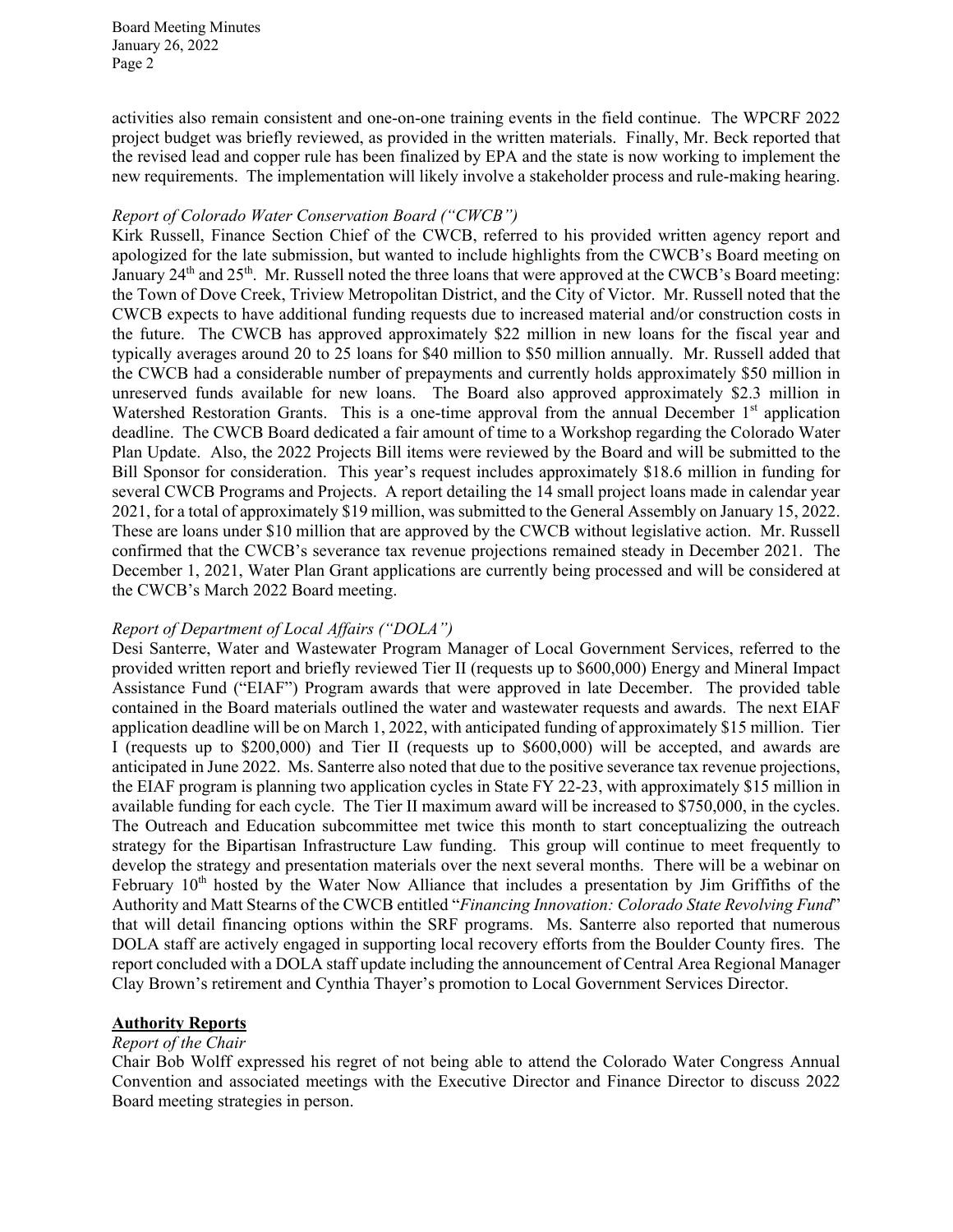*Resolution of Appreciation to Roy Heald, Resolution No. 22-01*

Chair Bob Wolff read Resolution No. 22-01, a Resolution of Appreciation to Roy Heald, in its entirety for the record. A motion was made to adopt Resolution 22-01.

| Motion: | Steve Vandiver                                                       |
|---------|----------------------------------------------------------------------|
| $2nd$ : | Chris Treese                                                         |
| Vote:   | Motion carried; Director Heald respectfully abstained from the vote. |

#### *Resolution of Appreciation to Webb Jones, Resolution No. 22-02*

Chair Bob Wolff read Resolution No. 22-02, a Resolution of Appreciation to Webb Jones, in its entirety for the record. A motion was made to adopt Resolution 22-02.

| Motion:   | Chris Treese |  |  |  |
|-----------|--------------|--|--|--|
| $\sim$ nd |              |  |  |  |

2nd: George Corkle

Vote: Motion carried; Director Jones respectfully abstained from the vote.

Following the vote, Mr. McLaughlin expressed his gratitude to both Directors Heald and Jones for their assistance and leadership over the past eight years.

*Report of the Treasurer –* Treasurer Chris Treese didn't have a separate report and deferred the Treasurer's Report to Controller Justin Noll. Mr. Noll confirmed that most financials are provided through November 2021, and staff continues to work on year end transactions and reports. The Accounting department remains short staffed due to the Accounting Technician vacancy but continues to work diligently. Mr. Noll noted the money market rates remain relatively low as outlined in the Treasurer's Report. Mr. Noll also confirmed that BKD, the Authority's auditors, were on-site the first week in January to complete interim work on the 2021 audit and it is progressing steadily. Following the report, Mr. Noll addressed a question from Director Treese about the PERA pension actuarial calculation the Authority is required to record within its financial statements. A motion was made to accept the Treasurer's report.

Motion: George Corkle<br>  $2<sup>nd</sup>$ : Rov Heald Roy Heald Vote: Motion carried

*Report of Executive Director* – Keith McLaughlin noted a considerable amount of staff time and effort has been devoted to the Bipartisan Infrastructure Law ("BIL") and its associated funding. Authority staff has been limited while awaiting EPA guidance and further instruction but is doing as much preparation work as possible in advance. The guidance was originally scheduled for release at the end of January, but it has been pushed back to end of February or mid-March, until it is finalized and distributed. Mr. McLaughlin noted there has been an uptick in SRF interest created by the BIL and both the Colorado Municipal League ("CML") and Special Districts Association ("SDA") have reached out and asked for future presentations about available BIL funding. These requests are in addition to the presentations already provided to the Colorado Water Congress and Pikes Peak Area of Council of Government. Work continues with Michelle Magruder, the Authority's Human Resources counsel, on the Employee Handbook. Mr. McLaughlin also noted Authority staff January anniversaries, including: Senior Accountant Valerie Lovato (23 years), Controller Justin Noll (21 years), Assistant Finance Director Wesley Williams (9 years) and Financial Analyst Kevin Carpenter (1 year). Mr. McLaughlin concluded his report with an introduction of the Authority's two newly appointed Board members, Lucas Hale and Karen Wogsland.

*Internet Technology Acceptable Use Policy Review - Keith McLaughlin announced that the Authority's* Internet Technology Acceptable Use Policy, originally adopted by the Board in 2019, governs IT uses, resources and related activities. The policy requires an annual review and, as part of the review process, is examined by the Authority's IT consultant, MyTech Partners, general counsel Karl Ohlsen and Authority staff. Wesley Williams continued the report and briefly reviewed staff's suggested change to the policy. The proposed recommended change was to the Security Training and Awareness requirement on page 7, changing the security awareness training from "no less than annually." to "no less than four times a year." Mr. Williams stated the reason for this change was to protect the Authority from fraud attempts and to keep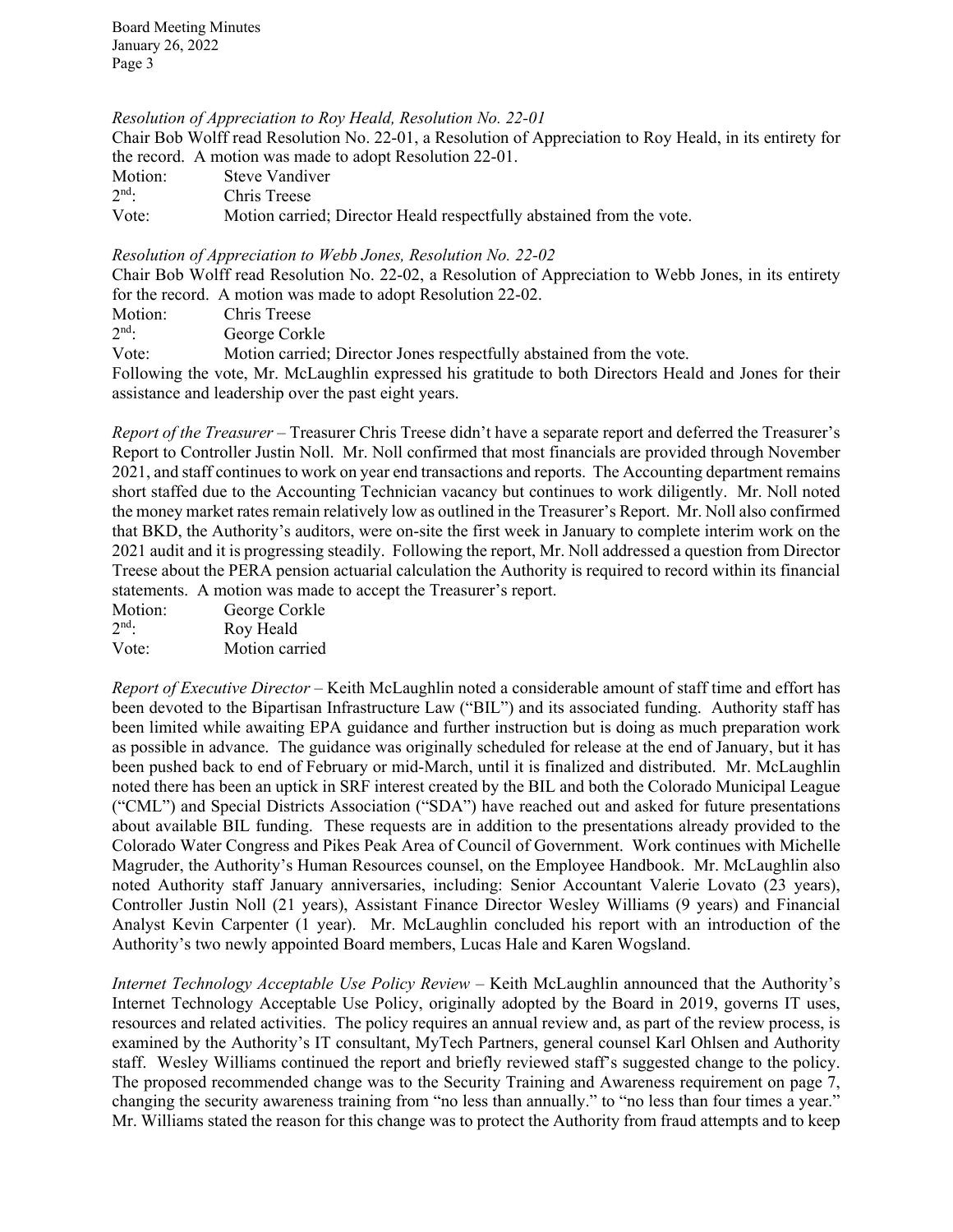the IT training more current than annually. Mr. Williams also noted the recent fraud attempt that was perpetrated against the Water Quality Control Division and the Authority when a WQCD staff member's email address was hacked. Recognition of the suspicious activity was noted by Authority staff, and the fraudulent transaction was averted. Additional safety measures were added to protect the Authority against future fraudulent attempts. Authority staff members Kevin Carpenter and Ian Loffert were recognized and congratulated for their efforts in identifying the fraud. Director Wilkinson inquired about the 30-day training requirement on page 7 under the Security Training and Awareness section for new staff members and asked why the period is so long and expressed concern about the month delay. Mr. Williams responded that the 30-days allows for new email accounts and other new systems and processes to be completed and added the Authority could shorten up that time, if desired. Mr. McLaughlin added that informal training is included in the onboarding process for new employees, and all receive instruction about the general policies and the 30-day requirement, as outlined in the policy, refers to the formal training. Director Wilkinson expressed his desire to shorten that period to 10-15 days. A motion was made to accept staff's recommendation to change the annual Security Training and Awareness requirement from "annually" to "no less than four times a year" and to change the completion of an approved security training class requirement from 30-days to 10-days.

| Motion:    | Eric Wilkinson |
|------------|----------------|
| $2^{nd}$ . | Chris Treese   |
| Vote:      | Motion carried |

#### *Accounting Manager's Report*

Controller Justin Noll reported the search for an Accounting Technician continues and confirmed that resumes submitted for the open position have been very limited.

#### *Finance Manager's Report*

Finance Director Jim Griffiths announced the recent promotion of Austin Reichel to the newly created Financial Analyst II position and recognized Mr. Reichel for his hard work in earning the advancement. Mr. Griffiths also noted that the March 4<sup>th</sup> Board meeting and associated Project Finance Committee meeting will include a full agenda as there may be up to 11 credit reports to review. Mr. Griffiths will be working with PFC Chair Corkle to schedule that meeting. Additionally, Mr. Griffiths reported that two of the Drinking Water Revolving Fund applicants are private, not-for-profit entities that may include additional challenges to the credit review process. As Authority staff continues to plan for BIL funding, it is recognized that many loans may include combined funding, that is base funds and BIL funding, that may make the lending process more complicated. As such, Authority staff may return to the Board for authorization to use the direct loan process for all funding, if necessary. This approach will benefit the programs and adds additional flexibility. Additional information will be forthcoming upon formal guidance from the EPA. Mr. Griffiths also noted a significant increase in the interest rate environment and the anticipation of three or four Federal interest rate increases expected in 2022. This expected increase will boost the Authority's lending power and assist more communities within Colorado. Authority staff will continue to monitor the interest environment closely. Mr. Griffiths concluded his report with an update on the Boulder County fire communities and confirmed the Authority has outstanding loans with both the Superior Metropolitan District and the City of Louisville. Staff has been in contact with the Water Quality Control Division and have confirmed that both systems are up and running and there was minimal damage to the publicly owned infrastructure. All partner agencies are prepared to provide assistance, as needed and requested.

#### *Office Manager's Report*

Office Manager Sabrina Speed provided an update on the Logan Tower building construction and noted that the December 31, 2021, construction end date was pushed back to mid-March. Ms. Speed noted that the work crew has been scaled back and at this point, mid-March seems hopeful. Additionally, an update to the email issue associated with Gmail accounts was mentioned, and MyTech, the Authority's IT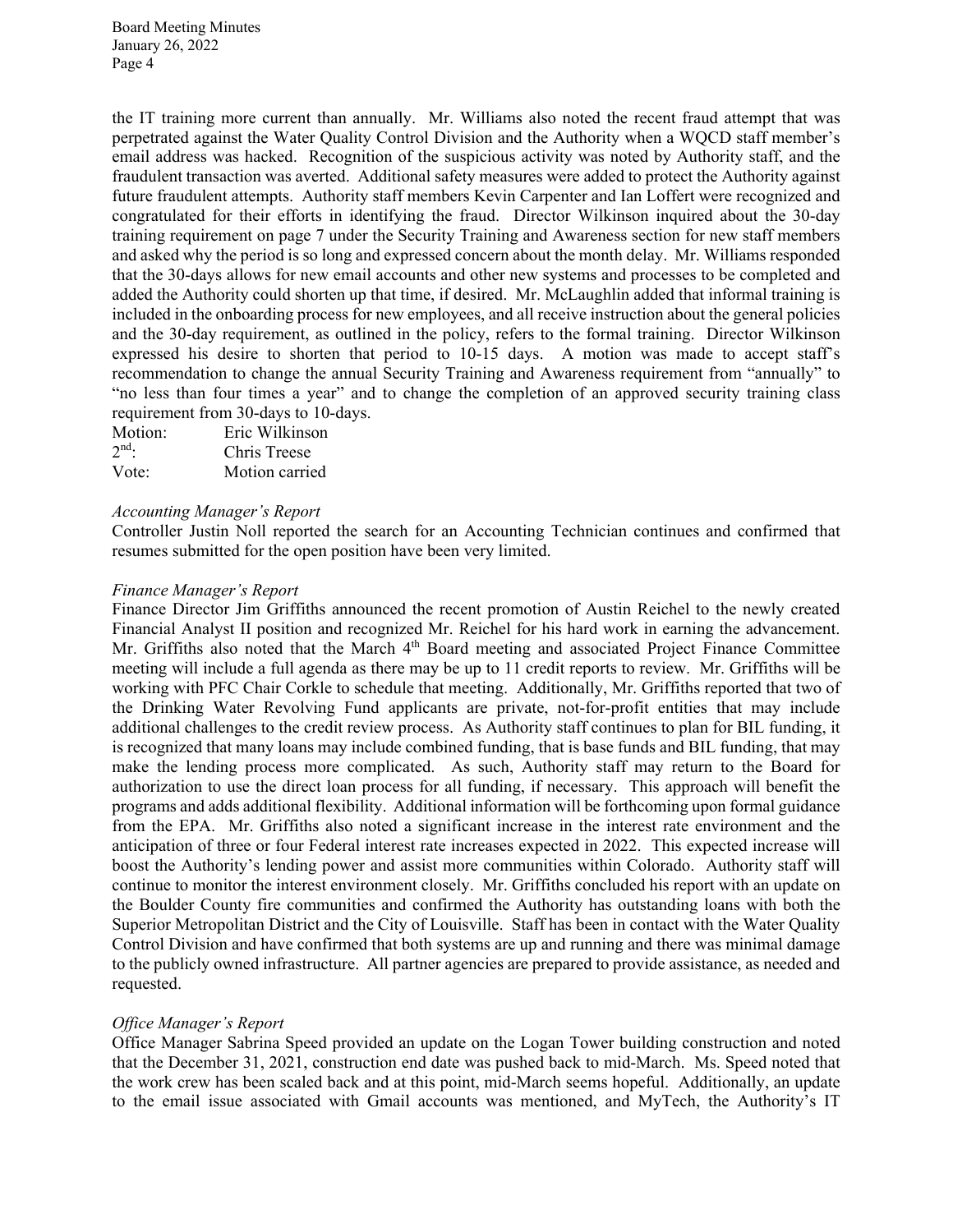consultants, have confirmed the security increases were attributed to Google and there was little the Authority staff could do to circumvent the issue. Staff will continue to resolve this issue.

# *Report of Legal Counsel – Karl Ohlsen*

Karl Ohlsen, representing Carlson, Hammond & Paddock, had no formal legal report and continues to work with staff on clarifying language in loan agreements and legal opinions. Mr. Ohlsen also expressed his gratitude in working with Directors Heald and Jones over the years.

# **Drinking Water Revolving Fund**

### *Loan Application – Town of Nucla, Resolution No. 22-03*

Kevin Carpenter presented the Town of Nucla's ("Town") request for a Disadvantaged Communities direct loan through the DWRF loan program in the amount of \$939,999, plus \$1,000,000, of principal forgiveness, at an interest rate of 0.5%, for a term of up to 30 years. The project consists of replacing existing asbestos concrete water pipes, valves, service lines and meter pits. The project is necessary to maintain compliance with Colorado Primary Drinking Water Regulations. The Town's pledge for the loan will be water system revenues. Mr. Carpenter provided additional information on the American Rescue Plan Act ("ARPA") funds and confirmed that the first allocation of approximately \$89,000, occurred last year and was used for construction costs and the second distribution has been allocated to the Town, but due to US Treasury guidelines, the Town must wait at least 12 months after the initial distribution. Once received, the Town will allocate the second distribution towards contingency costs. The bid process for this project is a traditional design, bid, build, and the contingency is 12% of total project costs. The Town's request comes to the full Board with a favorable recommendation from both the Project Finance Committee and the SRF Committee. The Town will raise rates, as necessary, to meet the 110% debt service coverage requirement and the 3-month operation and maintenance reserve requirement. A motion was made to adopt Resolution 22-03, approving a Drinking Water direct loan to the Town of Nucla and execution of a loan agreement and other necessary documents necessary therefor, subject to the Town increasing user rates, if necessary, sufficiently to meet the Authority's rate covenant prior to loan execution.

| Motion: | <b>Steve Vandiver</b> |
|---------|-----------------------|
| $2nd$ . | George Corkle         |
| Vote:   | Motion carried        |

# *Additional Subsidy Cap Recommendation*

For informational purposes only, Wesley Williams referred to the January 26, 2022, memorandum contained in the Board materials that outlines the current process of principal forgiveness ("PF") allocation within the SRF programs. The current process, approved in June 2021, allows for distribution of PF to allow Disadvantaged Communities ("DAC") Category 1's to receive up to \$400,000 of Add Sub in the form of PF and an increase to the PF maximum for DAC Category 2's to \$1,000,000. For 2022, the SRF Committee recommends resetting the maximum up-front PF per loan at \$400,000, for DAC Category 1's and \$1,000,000, for DAC Category 2's. The SRF Committee will continue to monitor the add sub balances and will likely recommend changes later in 2022, if add sub balances continue to accumulate and with the introduction of the Bipartisan Infrastructure Law ("BIL"). Questions about the budget and relation to the Capitalization Grant were also briefly discussed. Additional information will be forthcoming upon receipt of formal guidance from EPA.

#### *Status of Projects*

Wesley Williams reviewed the 2021 DWRF pre-qualification meetings and compared them against the previous four years of pre-qualification meetings, or initial meetings, with prospective borrowers. The process begins with the prospective borrower submitting a proposed project to determine initial feasibility. Authority staff, along with the Water Quality Control Division and Department of Local Affairs representatives meet and discuss the project in detail before deciding to proceed through the SRF process. The comparison showed an increase in SRF funding interest, especially with anticipated BIL funding. Additionally, a four-year comparison of SRF loan applications submitted reflected the same growing trend.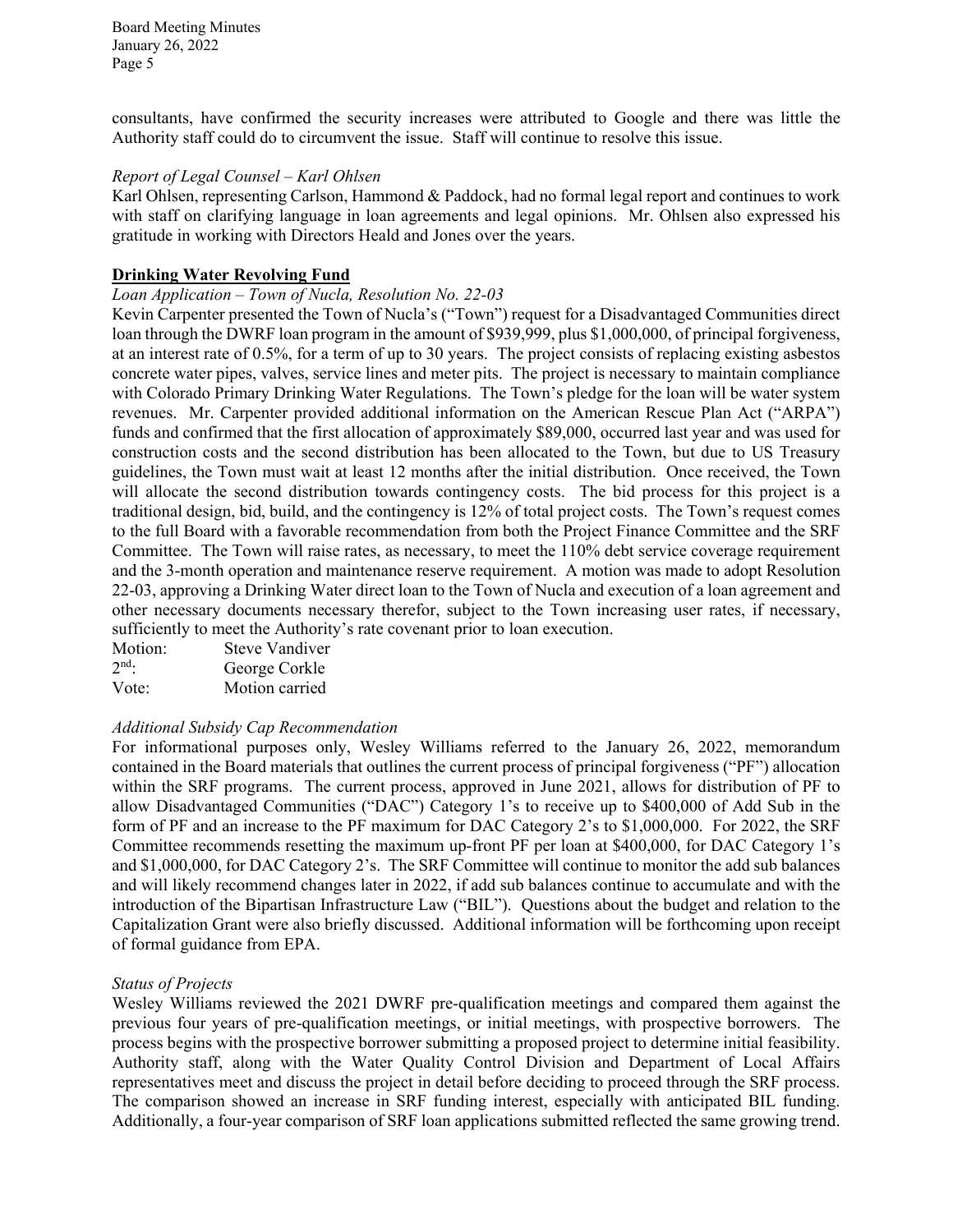Four DWRF loan applications are expected for consideration at the March Board meeting: Park Water Company (\$875,000), Trail West Association (\$3,500,000), Town of Granada (\$580,000) and Town of Cheraw (\$2,840,500). Two of the four applications are for private, not-for-profit entities that may present additional funding challenges. One of the requirements of the BIL funding is Build America Buy American Act ("BABAA") that requires all construction components be made in the United States of America. Additional specific details about this requirement will be contained in the formal guidance from EPA, but staff expects to receive additional applications before May 14, 2022, the start of the BABAA requirement. The March Board meeting will likely be the last opportunity for prospective applications to submit a loan application for SRF funding to avoid compliance with this new requirement. Mr. Williams confirmed there were no Planning or Design and Engineering Grants awarded in 2022.

#### **Water Pollution Control Revolving Fund**

#### *Loan Application – Town of Bethune, Resolution No. 22-04*

Austin Reichel presented the Town of Bethune's ("Town") request for a Disadvantaged Communities direct loan through the WPCRF loan program in the amount of \$1,378,514, at an interest rate of 0.5%, for a term of up to 30 years. The project consists of replacing the existing lagoon wastewater treatment facility with a new complete retention/evaporation pond treatment facility. The Town is pledging sewer system revenues for the loan, and the total project budget is comprised of 60% loan, 37% grant and 3% Town funds. The Town increased sewer user rates in early 2021 and will require an additional \$41.64 rate increase to secure the loan. The Town included a 32% contingency in the project budget due to rising construction costs. The loan may be executed for a lesser amount due to the contingency. The Town will be required to meet the Authority's 110% rate covenant and 3-month operation and maintenance reserve fund covenant and 110% additional bonds test, if applicable, on an annual basis. The Town holds a 2006 DWRF direct loan with the Authority that was out of covenant compliance, based on 2020 audit numbers, and the Town will increase user rates to come back into compliance prior to the new loan execution. This project received a favorable recommendation from the Project Finance Committee. Director Treese inquired if the retention/evaporation pond treatment facility had a 30-year equipment life to match the loan term, and Mark Henderson confirmed that it does. A motion was made to adopt Resolution No. 22-04, approving a Disadvantaged Communities wastewater direct loan to the Town of Bethune and execution of a loan agreement and other documents necessary therefor, subject to the Town increasing user rates, if necessary, sufficiently to meet the Authority's rate covenant prior to execution.

| Motion: | Patti Wells    |
|---------|----------------|
| $2nd$ . | Eric Wilkinson |
| Vote:   | Motion carried |

# *City of Sterling Green Project Reserve Loan Approval Extension*

Wesley Williams presented the City of Sterling's ("City") request to extend the Green Project Reserve ("GPR") direct loan approval, which is currently set to expire on February 28, 2022, for an additional six months. Mr. Williams confirmed the Intended Use Plan ("IUP") governs the loan approval time of eighteen months. Mr. Williams noted that on August 28, 2020, the City was approved for a \$34,000,000 WPCRF leveraged loan, along with a \$3,000,000, GPR loan. The leveraged loan was executed on November 1, 2020, for a term of up to 30 years, at an interest rate of 1.54%. The GPR direct loan was also approved for a term of up to 30 years and an interest rate of 1.50% but has not been executed. As required, the City submitted a letter requesting a six-month extension and that letter was provided in the Board materials. The City is awaiting a response from the Colorado Department of Health and Environment regarding the process engineering and LEED Certification, both of which require additional time for completion. Mr. Williams reviewed portions of the provided credit report and noted the changes created by execution of the \$34,000,000 loan and noted the City's credit remains strong and will not require an additional rate increase. The project received a favorable recommendation from the Project Finance Committee. A motion was made to authorize a six-month loan approval extension to the City of Sterling for its \$3,000,000, GPR loan. Motion: Eric Wilkinson<br>
2<sup>nd</sup>: Chris Treese

Chris Treese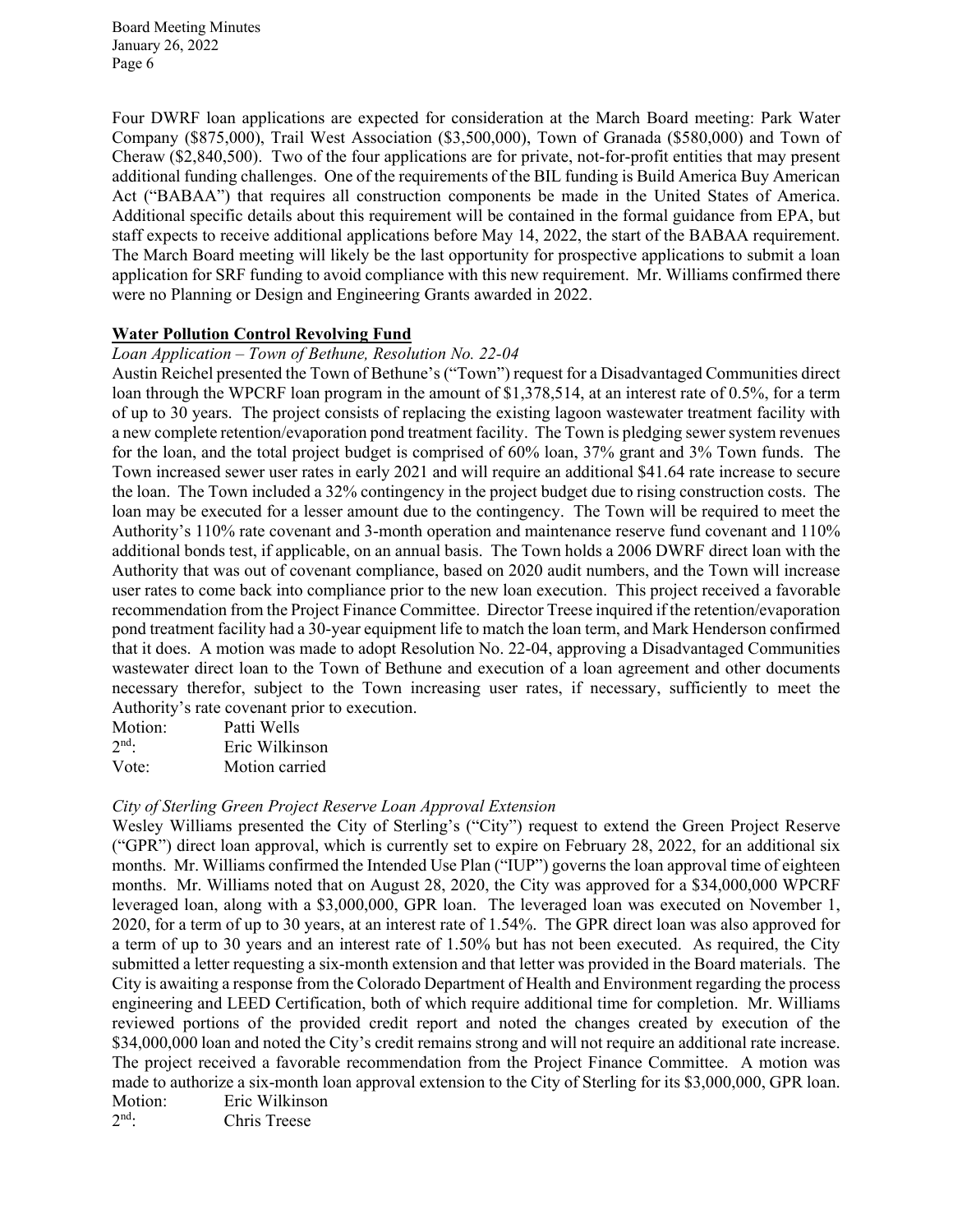Vote: Motion carried

#### *Status of Projects*

Ian Loffert reported that, since the December Board meeting, Authority staff participated in one prequalification meeting with the Mesa County Lower Valley Rural Public Improvement District for a \$3,000,000, direct loan for a sequencing batch reactor to replace its leaking non-discharging lagoon. Mr. Loffert also noted the seven anticipated applications for the January Board meeting, including: Crested Butte South Metropolitan District (\$4,000,000), Morrison Creek Metropolitan Water & Sanitation District (\$9,700,000), Town of Wellington (\$50,000,000), City of Sterling (\$22,000,000), City of Englewood (\$26,000,000), City of Ouray (\$18,000,000) and Purgatory Metropolitan District (\$16,000,000). Five of the seven prospective borrowers may be participating in the spring bond issue and as previously mentioned, are participating in an effort to avoid the additional BABAA and other requirements associated with the BIL. The bond sale is expected in late April with an anticipated closing in early May. No Planning or Design & Engineering Grants have been issued in 2022 and the full budgeted amounts remain available. Mr. Loffert announced that the Town of Olney Springs made its two-wastewater direct loan November 1st payments in late December and thanked Jim Griffiths and Austin Reichel for working with the Town to resolve this issue.

# **Small Hydropower Loan Program**

Ariana Flandrick provided brief review of the terms of the Small Hydropower Loan Program, created in 2008: projects up to 10-megawatts, 30-year maximum loan term, a \$5 million maximum loan amount and a newly approved 2% interest rate. The Authority has a SHLP matching grant program of up to \$15,000, per project available and the Authority has budgeted \$150,000 total for this grant program for feasibility studies, permitting activities and final design in 2022. There have been no SHLP matching grants awarded or loan applications submitted this year. However, the Grand Mesa Water Conservancy District has contacted Authority staff about potential funding through the program. Seven loans are outstanding within the Small Hydropower Loan Program with an approximate balance of \$7.9 million. Addressing a question from Director Treese about matching grant funding, Mr. Williams confirmed that the grants cannot be used for construction costs. Mr. McLaughlin noted that the Board could alter the SHLP grant program to include construction costs if so desired.

# **Water Revenue Bond Program**

# *Status Report*

Ariana Flandrick provided a brief overview of the Water Revenue Bond Program, originally created as a conduit or pass-through program, for governmental agencies with projects that are not eligible for funding through the SRF programs. The ratings and interest rates are determined by the credit worthiness of the prospective borrower and bond market conditions. The maximum loan amount under this program is \$500 million. Loan length is limited by the useful life of the project. The Authority provides a cost of issuance ("COI") subsidy as an incentive for this loan program. At its December 2, 2021, meeting, the Authority Board approved a condition that requires all borrowers in the program to provide 15% of the total cost of issuance and increased the COI limit to \$300,000. Additionally, all applicants with a median household income ("MHI") at or below 90% of the prevailing average of the state MHI will be required to cover 15% of the COI but will be eligible for up to \$500,000 of COI subsidy. Limits to the number of WRBP issuances will be based on available funds. There are four loans outstanding in the Water Revenue Bonds Program with an approximate balance of \$29.37 million. There have been no new applications submitted since the last Board meeting, and staff continues to seek future funding opportunities.

#### **Long Hollow Dam and Bobby K. Taylor Reservoir**

### *Status Report*

Jim Griffiths reported receipt of a report from the Bureau of Reclamation that confirmed the Long Hollow Reservoir has 254 acre-feet of water as of January 4, 2022. Mr. Griffiths noted that the reservoir should be low this time of year. The Reservoir needs to reach a first fill level of approximately 5,300 acre-feet before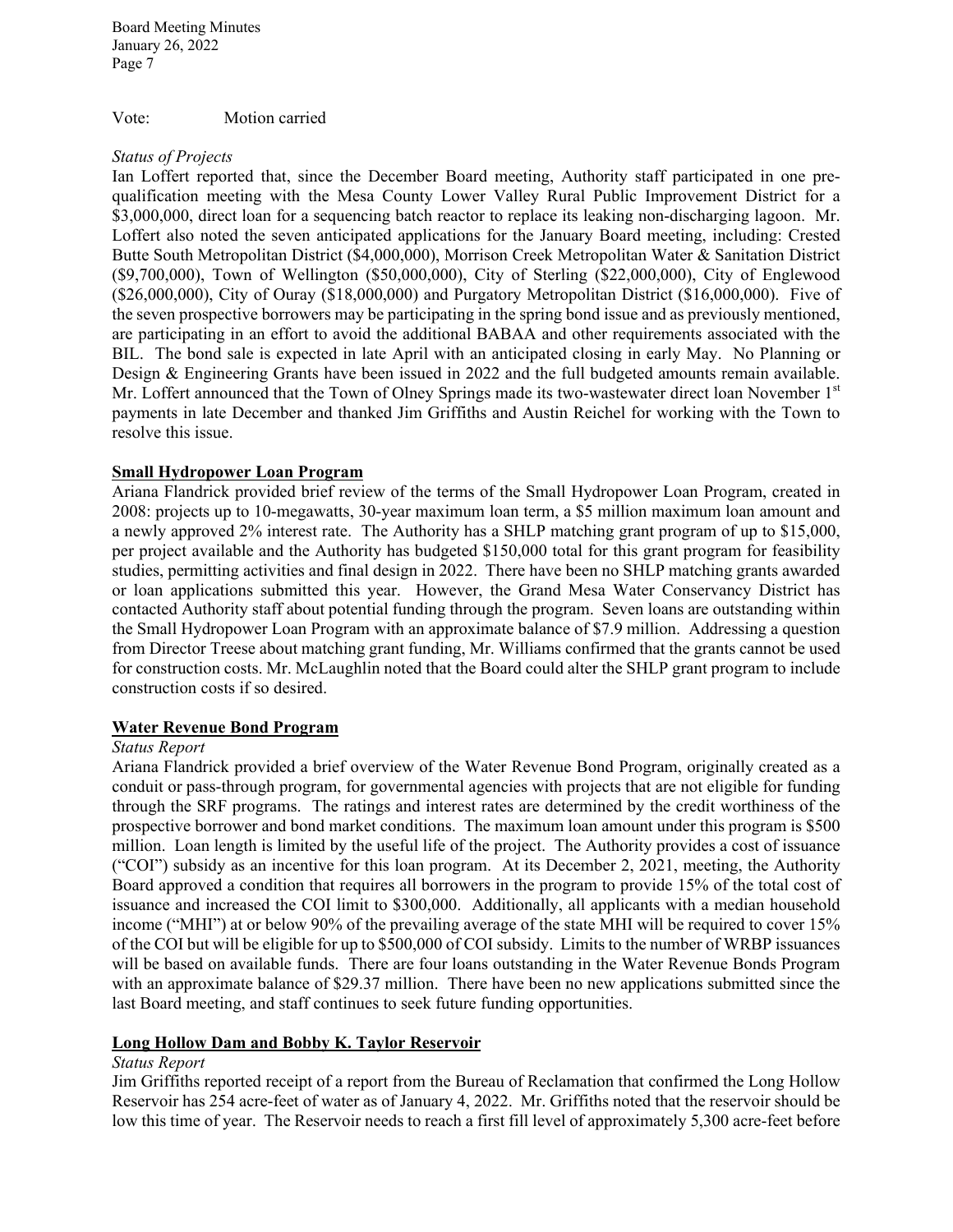the Authority is released from its financial obligation to cover operating expenses. The Reservoir has gotten close but not reached first fill since its creation. The Reservoir receives its water primarily from irrigation return flows and localized precipitation.

#### **Watershed Protection and Forest Health Program**

#### *Status Report*

Ian Loffert reported that recent passage of the BIL funding has placed the revitalization of the Watershed Protection and Forest Health Program on hold as the Authority seeks guidance on developing and distributing BIL funding. There is an informational webinar on February 2, 2022, that various staff will attend to learn more about the Watershed Protection and Forest Health Programs the state of Arizona is funding through its WPCRF program. Mr. Griffiths added that supplemental funds from the BIL will be available for watershed protection and forest health program projects, including a principal forgiveness component. Director Treese added that *Club 20* is dedicating a large portion of its spring meeting to watershed health and water supply reliability and quality.

# **Unfinished Business – Committee Reports**

*Board Program Work Session*

Chair Wolff referred to the provided minutes from the December 2, 2022, Board Program Work Session that were contained in the Board materials.

# **New Business**

#### *Legislative Issues and Other Business of Interest to the Authority*

Keith McLaughlin reported that the Authority's SRF Eligibility Lists, also known as Senate Joint Resolution 22-002, was introduced on January 14, 2022. The Joint Resolution is scheduled for Senate Ag on February 2, 2022, and Mr. McLaughlin will testify at the hearing. Mr. McLaughlin has also reached out to both the Colorado Municipal League ("CML") and the Special Districts Association ("SDA") and asked each entity to testify in support of the joint resolution and expects each entity to participate. The Authority has also secured the support of the joint resolution from the Colorado Water Congress State Affairs Committee. Mr. McLaughlin has been in close contact with the Boards and Commissions on securing Senate confirmations for Lucas Hale and Karen Wogsland and expects hearings to be held in either February or March. Mr. McLaughlin also briefly reported on House Bill 22-373 (Water Conservation Enterprise Grant) and Senate Bill 13 (requirements to various Board appointments due to redistricting). On the Federal level, Mr. McLaughlin reported that Authority staff has been working with its counterparts in other states by and through the Council of Infrastructure Financing Authorities("CIFA") on the state match requirement associated with the BIL funds. There is bipartisan support to eliminate or limit the required state match component, but the States have been unable to secure sponsorship for such legislation.

# **Arrangements for Future Meetings**

Future Board meetings will be held on March 4, 2022, April 22, 2022, and June 3, 2022. The March 4, 2022, Board meeting may be held in person at the Authority offices and further details will be provided once a final decision has been made.

# **Adjournment**

Chair Wolff adjourned the meeting at 4:45 p.m.

Respectfully submitted,

 $\frac{1}{2}$ 

Sabrina Speed, Assistant Secretary